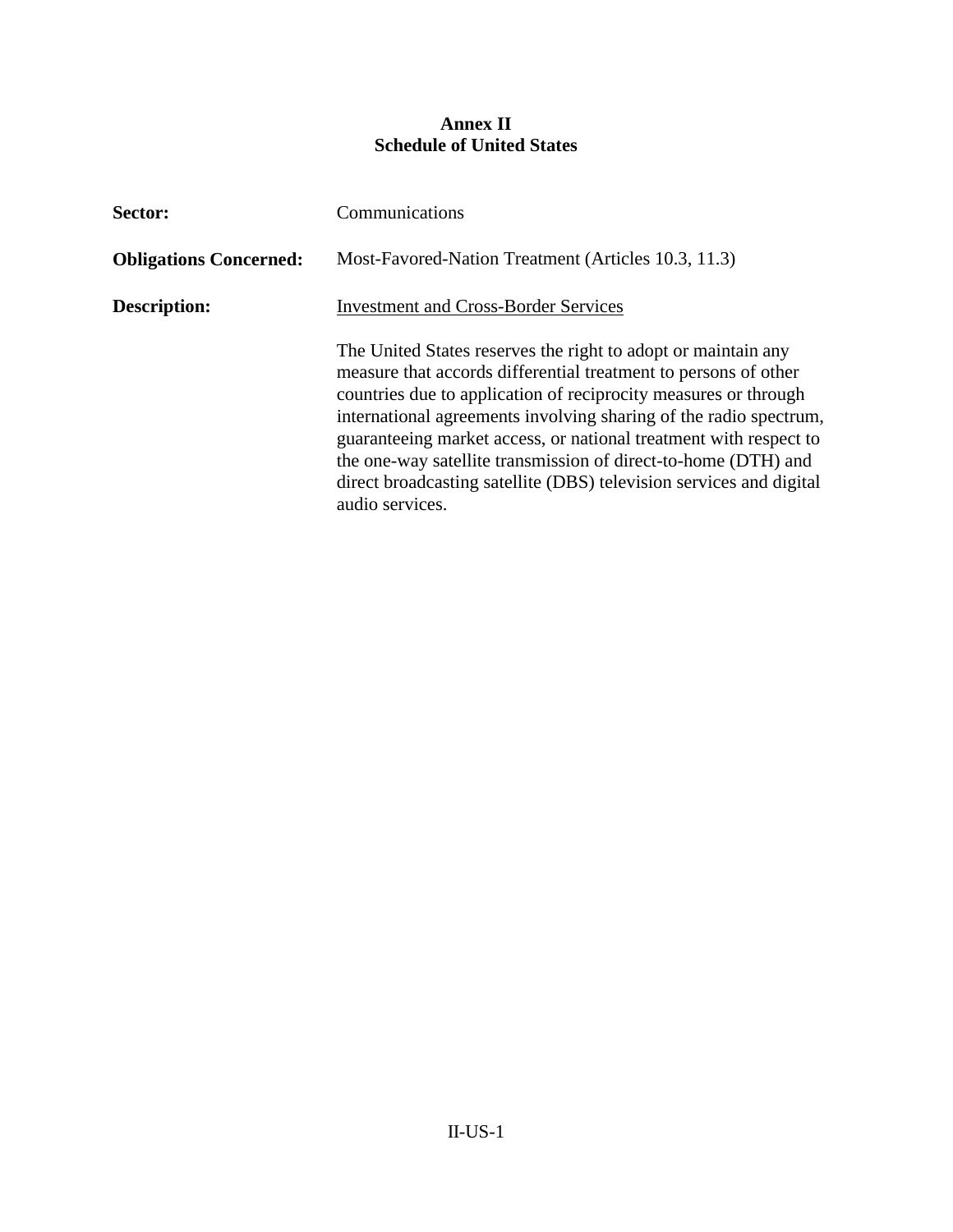| Sector:                       | <b>Social Services</b>                                                                                                                                                                                                                                                                                                                                                                                                                                                   |
|-------------------------------|--------------------------------------------------------------------------------------------------------------------------------------------------------------------------------------------------------------------------------------------------------------------------------------------------------------------------------------------------------------------------------------------------------------------------------------------------------------------------|
| <b>Obligations Concerned:</b> | National Treatment (Articles 10.2, 11.2)<br>Most-Favored-Nation Treatment (Articles 10.3, 11.3)<br>Local Presence (Article 11.5)<br>Performance Requirements (Article 10.5)<br>Senior Management and Boards of Directors (Article 10.6)                                                                                                                                                                                                                                  |
| <b>Description:</b>           | <b>Investment and Cross-Border Services</b><br>The United States reserves the right to adopt or maintain any<br>measure with respect to the provision of law enforcement and<br>correctional services, and the following services to the extent they<br>are social services established or maintained for a public purpose:<br>income security or insurance, social security or insurance, social<br>welfare, public education, public training, health, and child care. |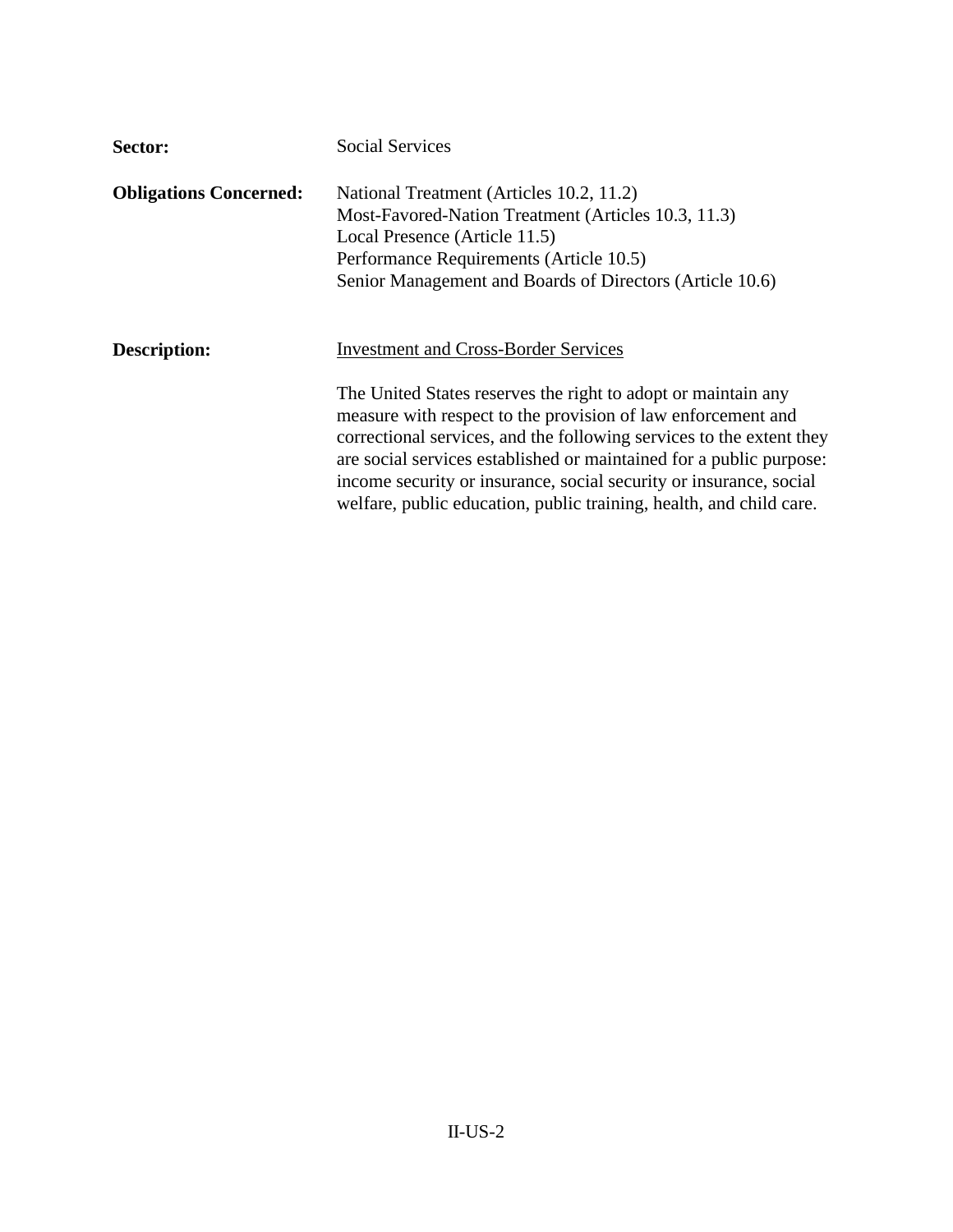| Sector:                       | <b>Minority Affairs</b>                                                                                                                                                                                                                                                                                                                                   |  |  |
|-------------------------------|-----------------------------------------------------------------------------------------------------------------------------------------------------------------------------------------------------------------------------------------------------------------------------------------------------------------------------------------------------------|--|--|
| <b>Obligations Concerned:</b> | National Treatment (Articles 10.2, 11.2)<br>Local Presence (Article 11.5)<br>Performance Requirements (Article 10.5)<br>Senior Management and Boards of Directors (Article 10.6)                                                                                                                                                                          |  |  |
| Description:                  | <b>Investment and Cross-Border Services</b><br>The United States reserves the right to adopt or maintain any<br>measure according rights or preferences to socially or<br>economically disadvantaged minorities, including corporations<br>organized under the laws of the State of Alaska in accordance with<br>the Alaska Native Claims Settlement Act. |  |  |
| <b>Existing Measures:</b>     | Alaska Native Claims Settlement Act, 43 U.S.C. §§ 1601 et seq.                                                                                                                                                                                                                                                                                            |  |  |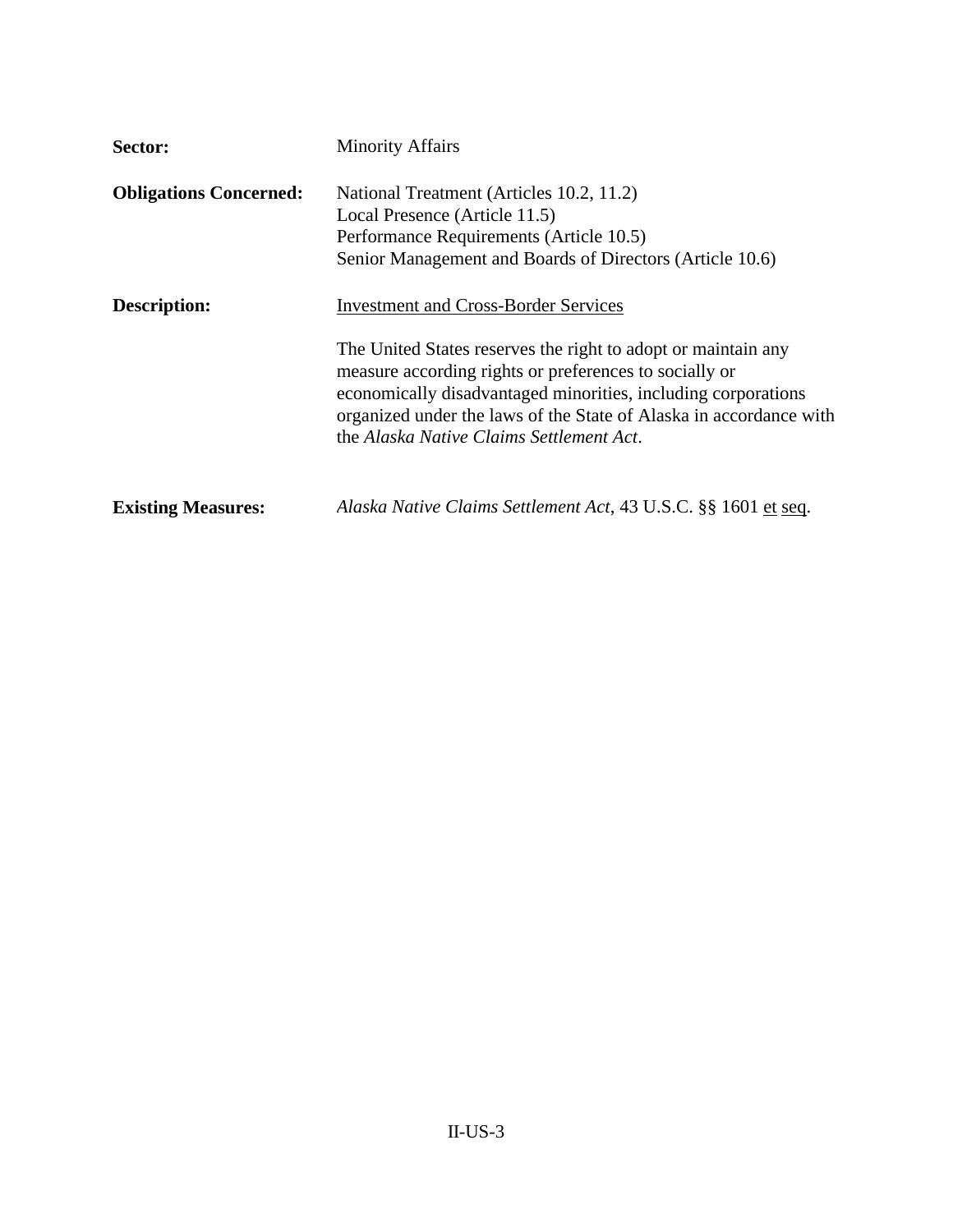| Sector:                       | Transportation                                                                                                                                                                                                                          |                                                                                                                                                                                                                                                                                                                                                                                        |  |  |
|-------------------------------|-----------------------------------------------------------------------------------------------------------------------------------------------------------------------------------------------------------------------------------------|----------------------------------------------------------------------------------------------------------------------------------------------------------------------------------------------------------------------------------------------------------------------------------------------------------------------------------------------------------------------------------------|--|--|
| <b>Obligations Concerned:</b> | National Treatment (Articles 10.2, 11.2)<br>Most-Favored-Nation Treatment (Articles 10.3, 11.3)<br>Local Presence (Article 11.5)<br>Performance Requirements (Article 10.5)<br>Senior Management and Boards of Directors (Article 10.6) |                                                                                                                                                                                                                                                                                                                                                                                        |  |  |
| <b>Description:</b>           | <b>Investment and Cross-Border Services</b>                                                                                                                                                                                             |                                                                                                                                                                                                                                                                                                                                                                                        |  |  |
|                               | The United States reserves the right to adopt or maintain any<br>measure relating to the provision of maritime transportation<br>services and the operation of U.S.-flagged vessels, including the<br>following:                        |                                                                                                                                                                                                                                                                                                                                                                                        |  |  |
|                               | (a)                                                                                                                                                                                                                                     | requirements for investment in, ownership and control of,<br>and operation of vessels and other marine structures,<br>including drill rigs, in maritime cabotage services,<br>including maritime cabotage services performed in the<br>domestic offshore trades, the coastwise trades, U.S.<br>territorial waters, waters above the continental shelf, and in<br>the inland waterways; |  |  |
|                               | (b)                                                                                                                                                                                                                                     | requirements for investment in, ownership and control of,<br>and operation of U.S.-flagged vessels in foreign trades;                                                                                                                                                                                                                                                                  |  |  |
|                               | (c)                                                                                                                                                                                                                                     | requirements for investment in, ownership or control of,<br>and operation of vessels engaged in fishing and related<br>activities in U.S. territorial waters and the Exclusive<br>Economic Zone;                                                                                                                                                                                       |  |  |
|                               | (d)                                                                                                                                                                                                                                     | requirements related to documenting a vessel under the<br>U.S. flag;                                                                                                                                                                                                                                                                                                                   |  |  |
|                               | (e)                                                                                                                                                                                                                                     | promotional programs, including tax benefits, available for<br>shipowners, operators, and vessels meeting certain<br>requirements;                                                                                                                                                                                                                                                     |  |  |
|                               | (f)                                                                                                                                                                                                                                     | certification, licensing, and citizenship requirements for<br>crew members on U.S.-flagged vessels;                                                                                                                                                                                                                                                                                    |  |  |
|                               | (g)                                                                                                                                                                                                                                     | manning requirements for U.S.-flagged vessels;                                                                                                                                                                                                                                                                                                                                         |  |  |
|                               | (h)                                                                                                                                                                                                                                     | all matters under the jurisdiction of the Federal Maritime                                                                                                                                                                                                                                                                                                                             |  |  |
|                               |                                                                                                                                                                                                                                         | $II$ -US-4                                                                                                                                                                                                                                                                                                                                                                             |  |  |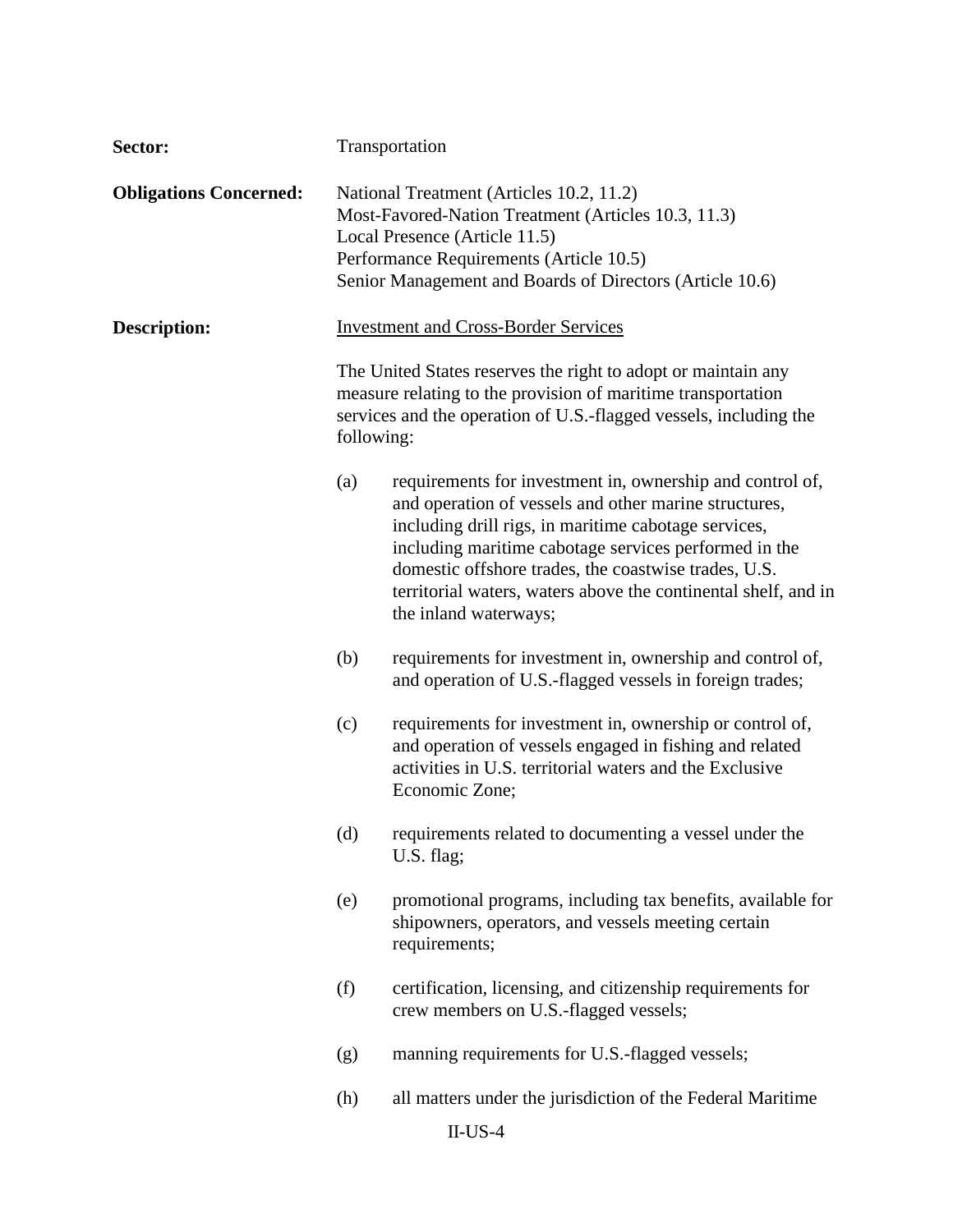## Commission;

- (i) negotiation and implementation of bilateral and other international maritime agreements and understandings;
- (j) limitations on longshore work performed by crew members;
- (k) tonnage duties and light money assessments for entering U.S. waters; and
- (l) certification, licensing, and citizenship requirements for pilots performing pilotage services in U.S. territorial waters.

The following activities are not included in this reservation:

- (a) For investment and cross border services:
	- (i) vessel repair services; and
	- (ii) the following port-related activities: operation and maintenance of docks; operation and maintenance of piers; ship and boat cleaning; canal operation; dismantling of vessels; operation of marine railways for drydocking; marine surveyors, except cargo; marine wrecking of vessels for scrap; and ship classification societies.
- (b) For investment:
	- (i) loading and unloading of vessels directly to or from land;
	- (ii) marine cargo handling;
	- (iii) transfer of cargo between vessels and trucks, trains, pipelines, and wharves; and
	- (iv) waterfront terminal operations.

**Existing Measures:** *Merchant Marine Act of 1920*, §§ 19 and 27, 46 App. U.S.C. § 876 and § 883 et seq. *Jones Act Waiver Statute*, 64 Stat 1120, 46 U.S.C. App., note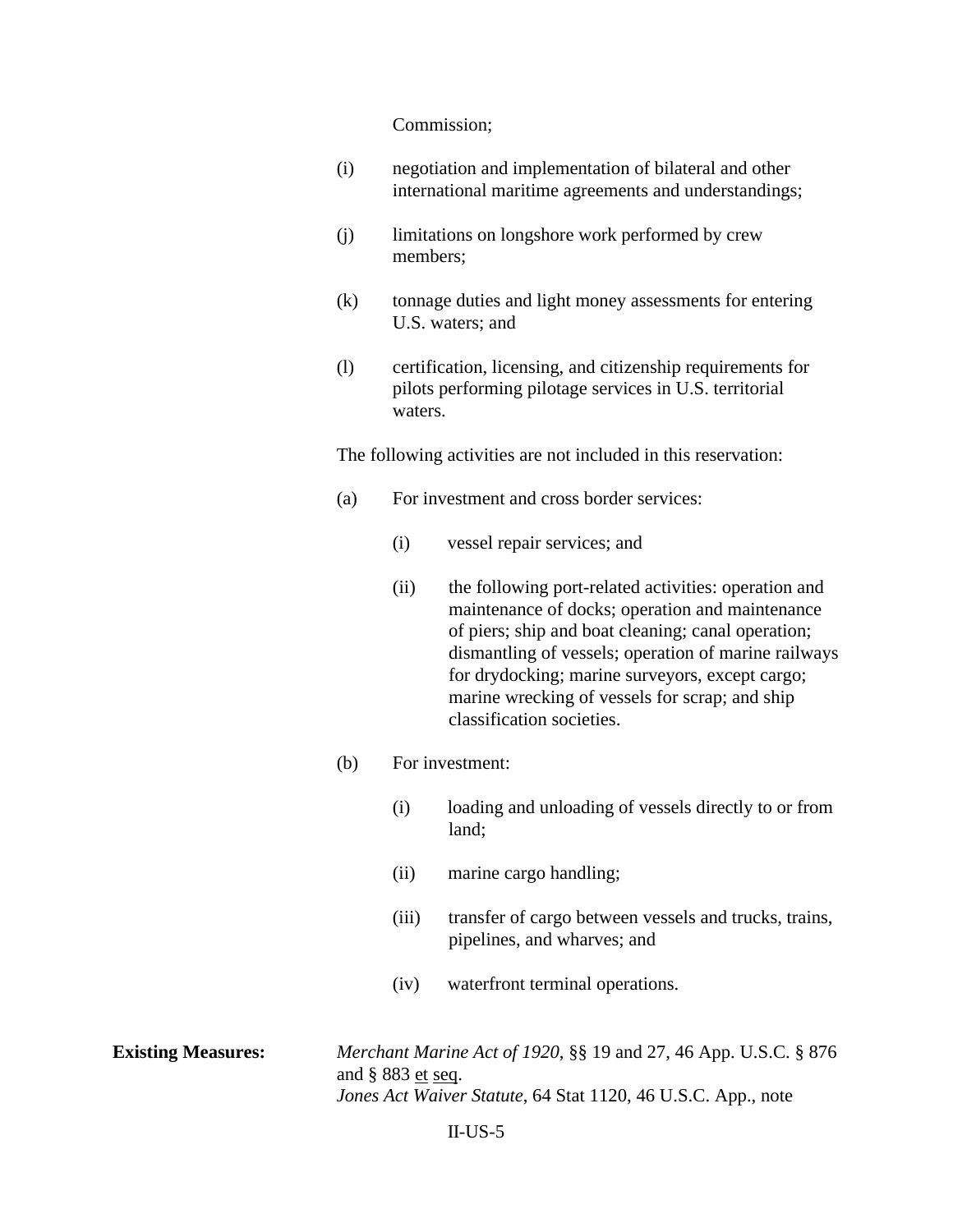preceding Section 1 *Shipping Act of 1916*, 46 U.S.C. App. §§ 802 and 808 *Merchant Marine Act of 1936*, 46 U.S.C. App. §§ 1151 et seq., 1160-61, 1171 et seq., 1241(b), 1241-1, 1244, and 1271 et seq. *Merchant Ship Sales Act of 1946*, 50 U.S.C. App. § 1738 46 App. U.S.C. §§ 121, 292, and 316 46 U.S.C. §§ 12101 et seq. and 31301 et seq. 46 U.S.C. §§ 8904 and 31328(2) *Passenger Vessel Act*, 46 App. U.S.C. § 289 42 U.S.C. §§ 9601 et seq.; 33 U.S.C. §§ 2701 et seq.; 33 U.S.C. §§ 1251 et seq. 46 U.S.C. §§ 3301 et seq., 3701 et seq., 8103, and 12107(b) *Shipping Act of 1984*, 46 App. U.S.C. §§ 1708 and 1712 *The Foreign Shipping Practices Act of 1988*, 46 App. U.S.C. § 1710a *Merchant Marine Act, 1920*, 46 App. U.S.C. §§ 861 et seq. *Shipping Act of 1984*, 46 App. U.S.C. §§1701 et seq. *Alaska North Slope*, 104 Pub. L. 58; 109 Stat. 557 Longshore restrictions and reciprocity, 8 U.S.C. §§ 1101 et seq. Vessel escort provisions, Section 1119 of Pub. L. 106-554, as amended *Nicholson Act*, 46 App. U.S.C. § 251 *Commercial Fishing Industry Vessel Anti-Reflagging Act of 1987*, 46 U.S.C. § 2101 and 46 U.S.C. § 12108 43 U.S.C. § 1841 22 U.S.C. § 1980 *Intercoastal Shipping Act*, 46 U.S.C. App. § 843 46 U.S.C. § 9302, 46 U.S.C. § 8502; Agreement Governing the Operation of Pilotage on the Great Lakes, Exchange of Notes at Ottawa, August 23, 1978, and March 29, 1979, TIAS 9445 *Magnuson Fishery Conservation and Management Act*, 16 U.S.C. §§ 1801 et seq. 19 U.S.C. § 1466 *North Pacific Anadramous Stocks Convention Act of 1972*, P.L. 102-587; *Oceans Act of 1992, Title VII Tuna Convention Act*, 16 U.S.C. §§ 951 et seq. *South Pacific Tuna Act of 1988*, 16 U.S.C. §§ 973 et seq. *Northern Pacific Halibut Act of 1982*, 16 U.S.C. §§ 773 et seq. *Atlantic Tunas Convention Act*, 16 U.S.C. §§ 971 et seq. *Antarctic Marine Living Resources Convention Act of 1984*, 16 U.S.C. §§ 2431 et seq. *Pacific Salmon Treaty Act of 1985*, 16 U.S.C. §§ 3631 et seq. *American Fisheries Act*, 46 U.S.C. § 12102(c) and 46 U.S.C. § 31322(a)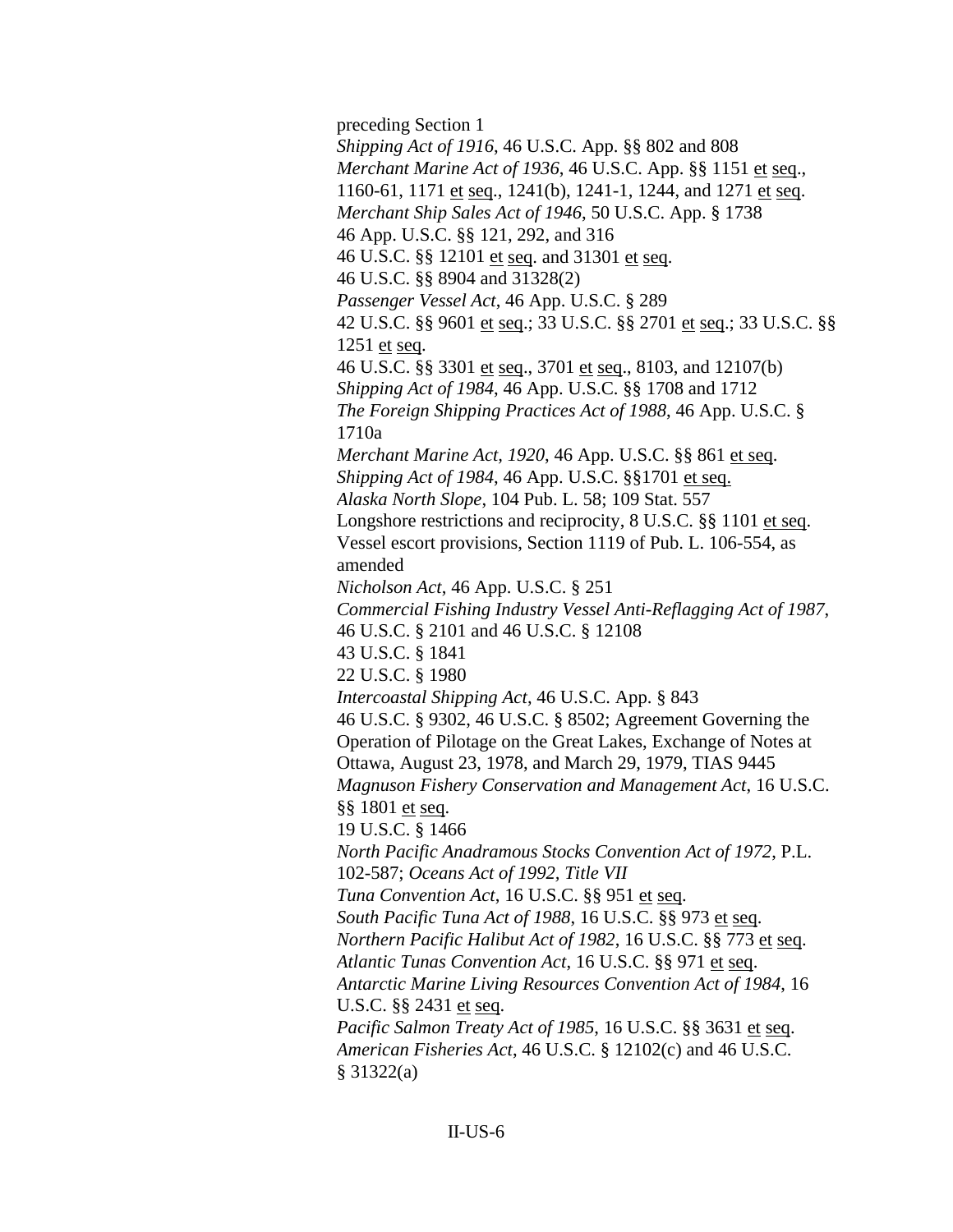| Sector:                       | All                                                                                                                                                                                                       |
|-------------------------------|-----------------------------------------------------------------------------------------------------------------------------------------------------------------------------------------------------------|
| <b>Obligations Concerned:</b> | Market Access (Article 11.4)                                                                                                                                                                              |
| <b>Description:</b>           | <b>Investment and Cross-Border Services</b>                                                                                                                                                               |
|                               | The United States reserves the right to adopt or maintain any<br>measure that is not inconsistent with the United States' obligations<br>under Article XVI of the General Agreement on Trade in Services. |